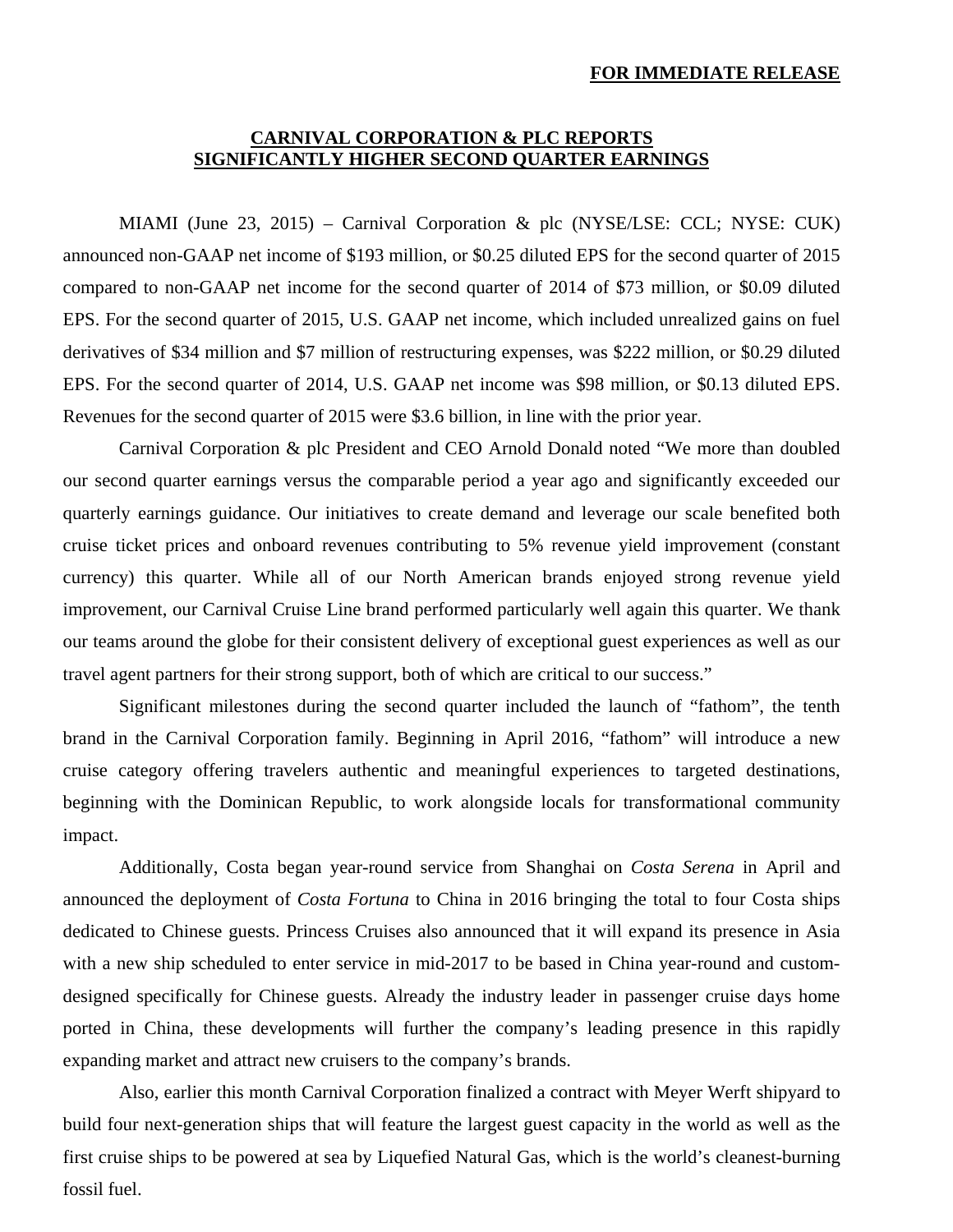"These milestones further demonstrate our ongoing focus on effective strategic actions, technological development and innovation, laying the foundation for future growth and continued global expansion," said Donald.

Key metrics for the second quarter 2015 compared to the prior year were as follows:

- On a constant dollar basis, net revenue yields (net revenue per available lower berth day or "ALBD") increased 4.1 percent for 2Q 2015, which was better than the company's guidance of up 2 to 3 percent. Gross revenue yields decreased 3.5 percent in current dollars due to changes in currency exchange rates.
- Net cruise costs excluding fuel per ALBD increased 6.1 percent in constant dollars, primarily due to an increase in dry-dock days. Costs were better than March guidance, up 6.5 to 7.5 percent due to the timing of expenses between quarters. Gross cruise costs including fuel per ALBD in current dollars decreased 8.0 percent due to changes in fuel prices and currency exchange rates.
- Fuel prices declined 37 percent to \$411 per metric ton for 2Q 2015 from \$657 per metric ton in 2Q 2014 but were higher than March guidance of \$402 per metric ton.
- Changes in currency exchange rates reduced earnings by \$0.10 per share (constant currency).

# **2015 Outlook**

During the last thirteen weeks, fleetwide booking volumes for the next three quarters were running well ahead of last year at slightly lower prices due to transactional currency impacts. At this time, cumulative advance bookings for the next three quarters are well ahead of the prior year at slightly lower prices again due to transactional currency impacts.

Donald noted "Current strength in booking volumes clearly demonstrates strong consumer demand for our brands, leaving less inventory remaining for sale and building confidence in achieving significant revenue yield improvement this year. We are stepping up our marketing investment for the remainder of the year to further solidify our base of business for 2016 and drive continued yield improvement as we progress on our path toward double digit return on invested capital."

 The company continues to expect full year 2015 net revenue yields on a constant currency basis to be up 3 to 4 percent, which excludes translational and transactional currency impacts, compared to the prior year (up 2 to 3 percent on a constant dollar basis compared to the prior year). The company now expects full year 2015 net cruise costs excluding fuel per ALBD to be up approximately 3 percent compared to the prior year on a constant dollar basis, which is slightly higher than had been anticipated in the March guidance mainly due to increased investment in advertising.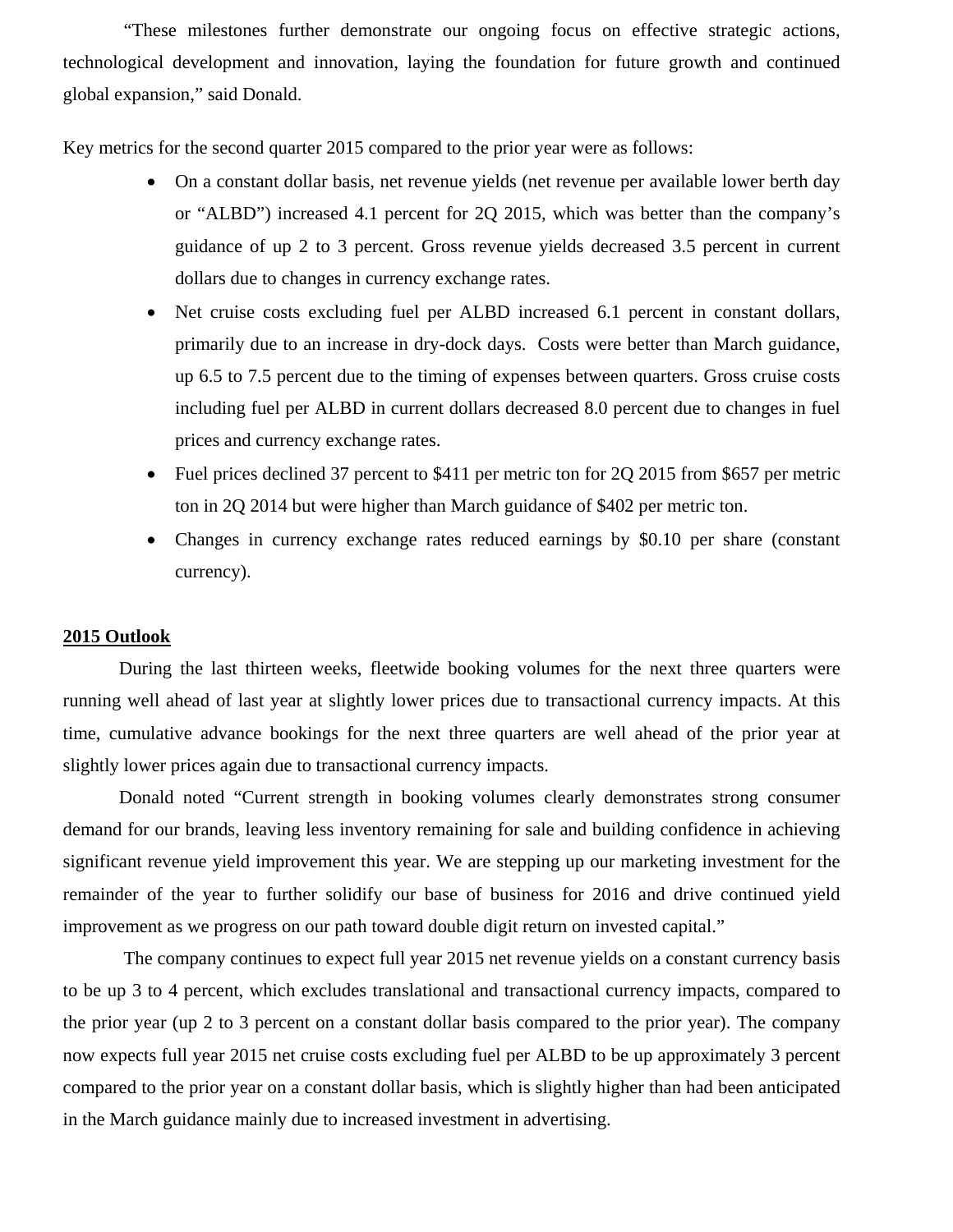Taking the above factors into consideration, the company has increased its full year 2015 non-GAAP diluted earnings per share guidance to be in the range of \$2.35 to \$2.50, compared to 2014 non-GAAP diluted earnings of \$1.93 per share.

## **Third Quarter 2015 Outlook**

Third quarter constant currency net revenue yields are expected to be up 3 to 4 percent compared to the prior year (up 2 to 3 percent in constant dollars). Net cruise costs excluding fuel per ALBD for the third quarter are expected to be 2 to 3 percent higher on a constant dollar basis compared to the prior year. Changes in fuel prices net of derivatives, and currency is expected to reduce third quarter earnings by \$0.06 per share.

Based on the above factors, the company expects non-GAAP diluted earnings for the third quarter 2015 to be in the range of \$1.56 to \$1.60 per share versus 2014 non-GAAP earnings of \$1.58 per share.

## **Selected Key Forecast Metrics**

|                    |                                             | <b>Full Year 2015</b>            |                                   | <b>Third Quarter 2015</b>        |                                   |  |  |
|--------------------|---------------------------------------------|----------------------------------|-----------------------------------|----------------------------------|-----------------------------------|--|--|
|                    | Year over year change:                      | <b>Current</b><br><b>Dollars</b> | <b>Constant</b><br><b>Dollars</b> | <b>Current</b><br><b>Dollars</b> | <b>Constant</b><br><b>Dollars</b> |  |  |
| Net revenue yields |                                             | $(2.0)$ to $(3.0)\%$             | 2.0 to $3.0\%$                    | $(3.0)$ to $(4.0)\%$             | 2.0 to 3.0%                       |  |  |
|                    | Net cruise costs excl. fuel / ALBD          | $(1.5)$ to $(2.5)\%$             | 2.5 to 3.5%                       | $(2.5)$ to $(3.5)\%$             | 2.0 to 3.0%                       |  |  |
|                    |                                             | <b>Full Year 2015</b>            |                                   | <b>Third Quarter 2015</b>        |                                   |  |  |
|                    | Fuel price per metric ton                   | 444                              |                                   | 492                              |                                   |  |  |
|                    | Fuel consumption (metric tons in thousands) | 3,190                            |                                   | 790                              |                                   |  |  |
| Currency: Euro     |                                             | \$1.13 to $\bigoplus$            |                                   | \$1.13 to $\bigoplus$            |                                   |  |  |
|                    | Sterling                                    | \$1.53 to £1                     |                                   | \$1.54 to £1                     |                                   |  |  |
|                    | Australian dollar                           | \$0.78 to A\$1                   |                                   | \$0.77 to A\$1                   |                                   |  |  |
|                    | Canadian dollar                             | \$0.81 to C\$1                   |                                   | \$0.80 to C\$1                   |                                   |  |  |

## **Conference Call**

The company has scheduled a conference call with analysts at 10:00 a.m. EDT (3:00 p.m. BST) today to discuss its 2015 second quarter results. This call can be listened to live, and additional information can be obtained, via Carnival Corporation & plc's Web site at www.carnivalcorp.com and www.carnivalplc.com.

Carnival Corporation & plc is the largest cruise company in the world, with a portfolio of 10 cruise brands in North America, Europe, Australia and Asia, comprised of Carnival Cruise Line, Holland America Line, Princess Cruises, Seabourn, AIDA Cruises, Costa Cruises, Cunard, P&O Cruises ( Australia), P&O Cruises (UK) and fathom.

Together, these brands will operate 100 ships in 2015 totaling 219,000 lower berths with eight new ships scheduled to be delivered between 2016 and 2018, along with four additional new ships on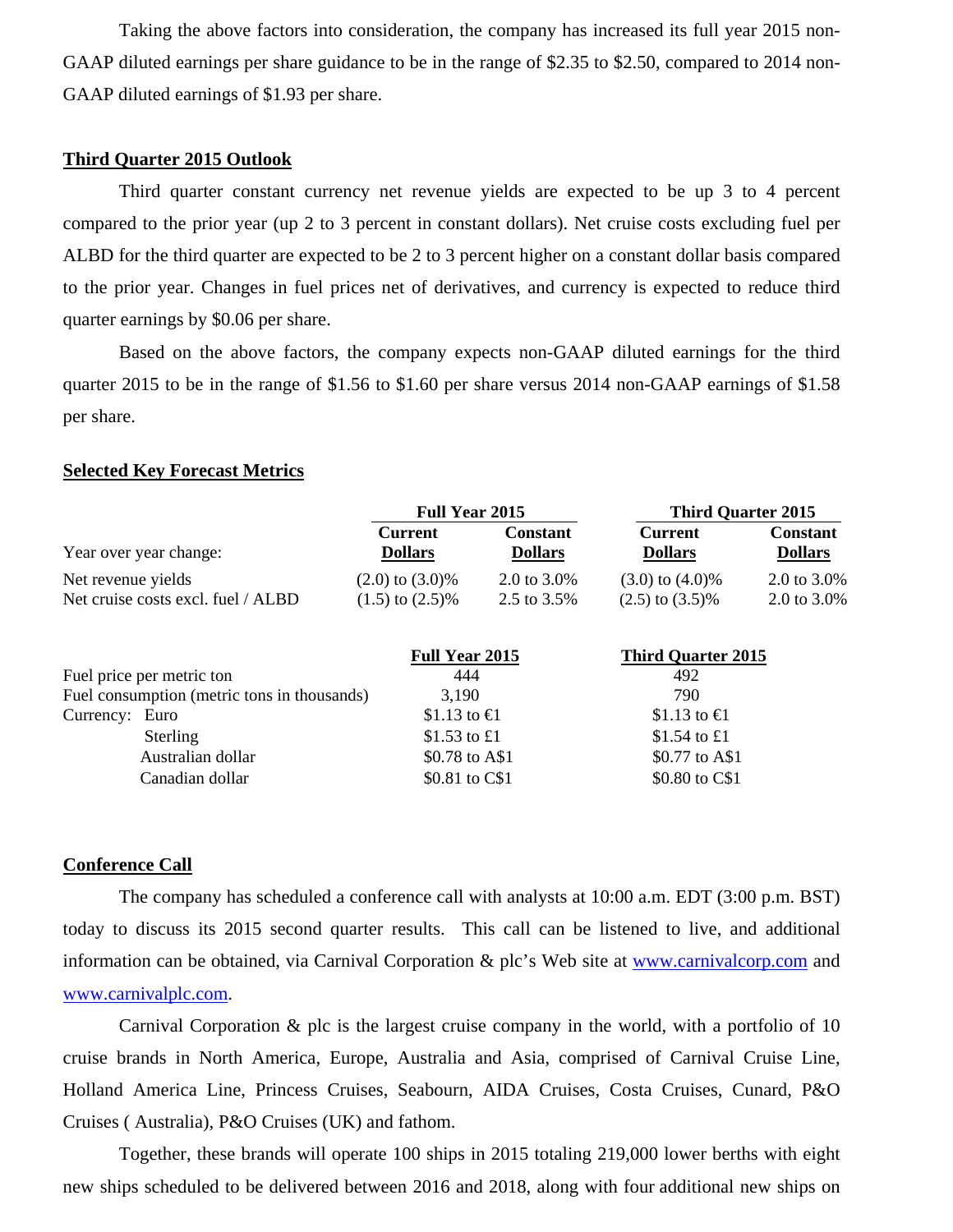order between 2019 through 2022. Carnival Corporation & plc also operates Holland America Princess Alaska Tours, the leading tour companies in Alaska and the Canadian Yukon. Traded on both the New York and London Stock Exchanges, Carnival Corporation & plc is the only group in the world to be included in both the S&P 500 and the FTSE 100 indices.

Additional information can be found on www.carnival.com, www.hollandamerica.com, www.princess.com, www.seabourn.com, www.aida.de, www.costacruise.com, www.cunard.com, www.pocruises.com.au, www.pocruises.com and www.fathom.org.

Roger Frizzell Beth Roberts 1 305 406 7862 1 305 406 4832

**MEDIA CONTACT MEDIA CONTACT RELATIONS CONTACT**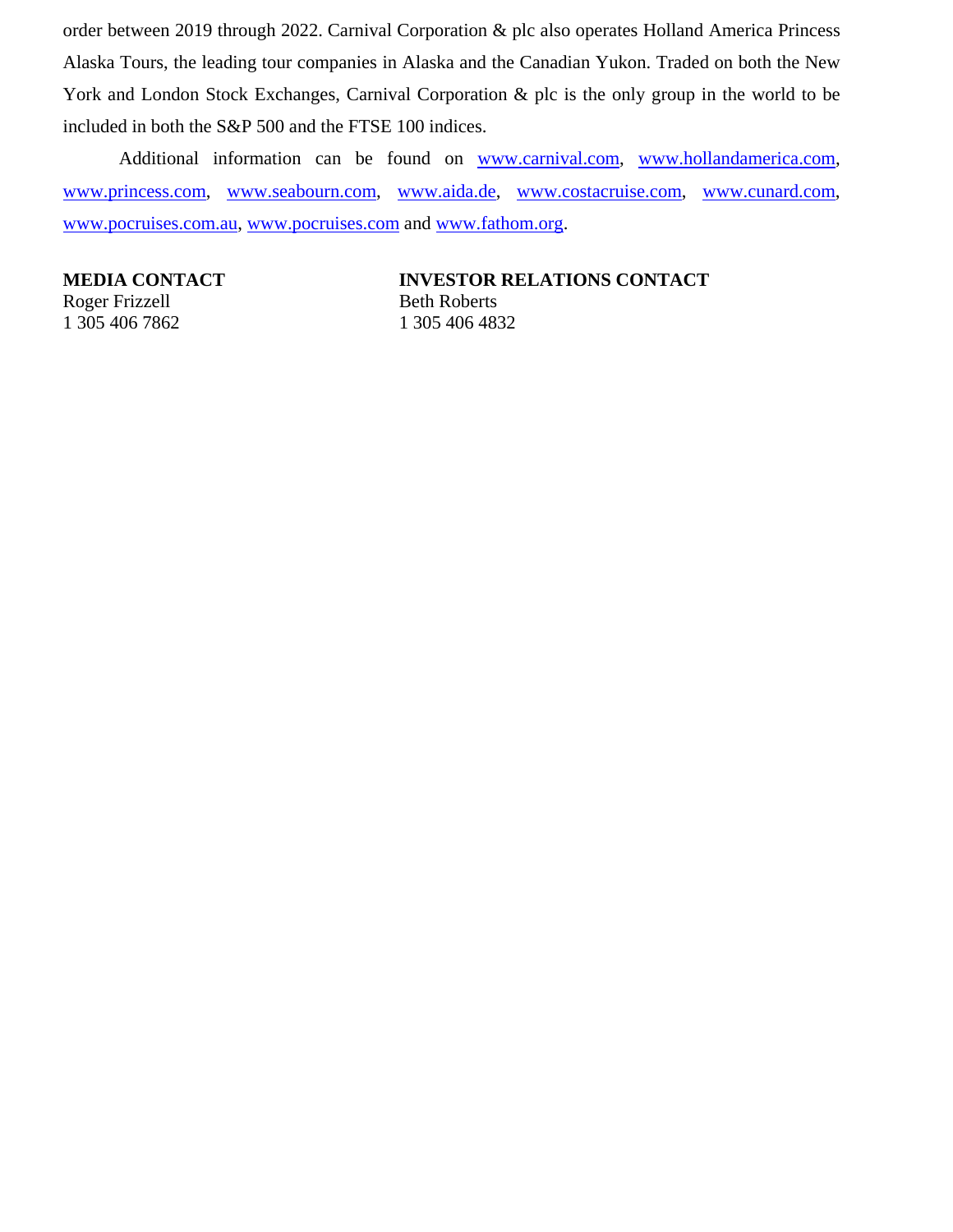#### **Cautionary Note Concerning Factors That May Affect Future Results**

Carnival Corporation and Carnival plc and their respective subsidiaries are referred to collectively in this release as "Carnival Corporation & plc," "our," "us" and "we." Some of the statements, estimates or projections contained in this release are "forward-looking statements" that involve risks, uncertainties and assumptions with respect to us, including some statements concerning future results, outlooks, plans, goals and other events which have not yet occurred. These statements are intended to qualify for the safe harbors from liability provided by Section 27A of the Securities Act of 1933 and Section 21E of the Securities Exchange Act of 1934. All statements other than statements of historical facts are statements that could be deemed forward-looking. These statements are based on current expectations, estimates, forecasts and projections about our business and the industry in which we operate and the beliefs and assumptions of our management. We have tried, whenever possible, to identify these statements by using words like "will," "may," "could," "should," "would," "believe," "depends," "expect," "goal," "anticipate," "forecast," "project," "future," "intend," "plan," "estimate," "target," "indicate" and similar expressions of future intent or the negative of such terms.

Forward-looking statements include those statements that may impact, among other things, the forecasting of our non-GAAP earnings per share; net revenue yields; booking levels; pricing; occupancy; operating, financing and tax costs, including fuel expenses; net cruise costs per available lower berth day; estimates of ship depreciable lives and residual values; liquidity; goodwill, ship and trademark fair values and outlook. Because forward-looking statements involve risks and uncertainties, there are many factors that could cause our actual results, performance or achievements to differ materially from those expressed or implied in this release. This note contains important cautionary statements of the known factors that we consider could materially affect the accuracy of our forward-looking statements and adversely affect our business, results of operations and financial position. It is not possible to predict or identify all such risks. There may be additional risks that we consider immaterial or which are unknown. These factors include, but are not limited to, the following:

- general economic and business conditions;
- increases in fuel prices;
- incidents, the spread of contagious diseases and threats thereof, adverse weather conditions or other natural disasters and other incidents affecting the health, safety, security and satisfaction of guests and crew;
- the international political climate, armed conflicts, terrorist and pirate attacks, vessel seizures, and threats thereof, and other world events affecting the safety and security of travel;
- negative publicity concerning the cruise industry in general or us in particular, including any adverse environmental impacts of cruising;
- geographic regions in which we try to expand our business may be slow to develop and ultimately not develop how we expect;
- economic, market and political factors that are beyond our control, which could increase our operating, financing and other costs;
- changes in and compliance with laws and regulations relating to the protection of persons with disabilities, employment, environment, health, safety, security, tax and other regulations under which we operate;
- our inability to implement our shipbuilding programs and ship repairs, maintenance and refurbishments on terms that are favorable or consistent with our expectations;
- increases to our repairs and maintenance expenses and refurbishment costs as our fleet ages;
- lack of continuing availability of attractive, convenient and safe port destinations on terms that are favorable or consistent with our expectations;
- continuing financial viability of our travel agent distribution system, air service providers and other key vendors in our supply chain and reductions in the availability of, and increases in the prices for, the services and products provided by these vendors;
- disruptions and other damages to our information technology and other networks and operations, and breaches in data security;
- failure to keep pace with developments in technology;
- competition from and overcapacity in the cruise ship and land-based vacation industry;
- loss of key personnel or our ability to recruit or retain qualified personnel;
- union disputes and other employee relationship issues;
- disruptions in the global financial markets or other events that may negatively affect the ability of our counterparties and others to perform their obligations to us;
- the continued strength of our cruise brands and our ability to implement our strategies;
- additional risks to our international operations not generally applicable to our U.S. operations;
- our decisions to self-insure against various risks or our inability to obtain insurance for certain risks at reasonable rates;
- litigation, enforcement actions, fines or penalties;
- fluctuations in foreign currency exchange rates;
- whether our future operating cash flow will be sufficient to fund future obligations and whether we will be able to obtain financing, if necessary, in sufficient amounts and on terms that are favorable or consistent with our expectations;
- risks associated with our DLC arrangement;
- uncertainties of a foreign legal system as Carnival Corporation and Carnival plc are not U.S. corporations and
- the ability of a small group of shareholders to effectively control the outcome of shareholder voting.

Forward-looking statements should not be relied upon as a prediction of actual results. Subject to any continuing obligations under applicable law or any relevant stock exchange rules, we expressly disclaim any obligation to disseminate, after the date of this release, any updates or revisions to any such forward-looking statements to reflect any change in expectations or events, conditions or circumstances on which any such statements are based.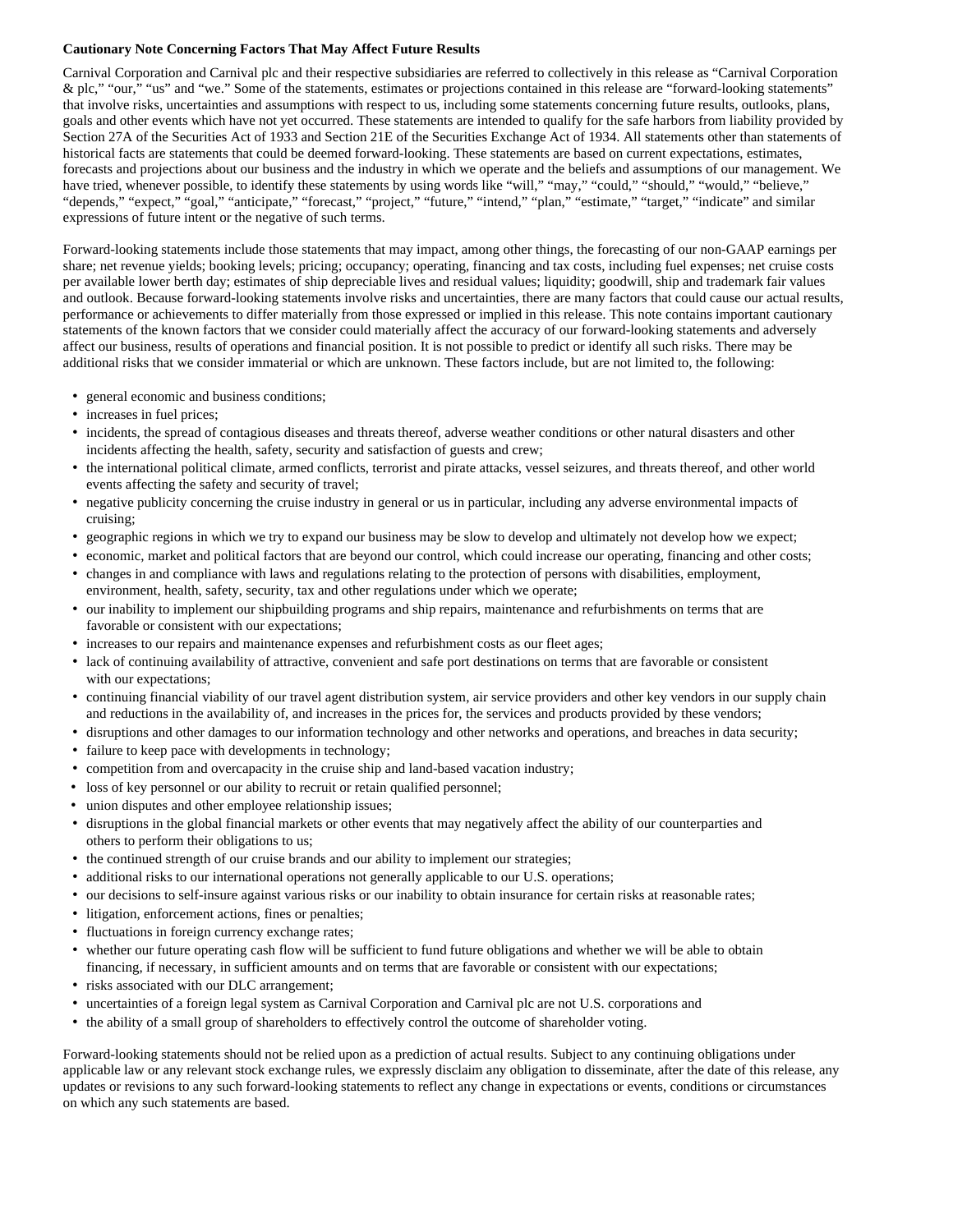#### **CARNIVAL CORPORATION & PLC CONSOLIDATED STATEMENTS OF INCOME (UNAUDITED)**

(in millions, except per share data)

|                                                    |                   | <b>Three Months Ended</b><br>May 31, |                  | <b>Six Months Ended</b><br>May 31, |
|----------------------------------------------------|-------------------|--------------------------------------|------------------|------------------------------------|
|                                                    | 2015              | 2014                                 | 2015             | 2014                               |
| <b>Revenues</b>                                    |                   |                                      |                  |                                    |
| Cruise                                             |                   |                                      |                  |                                    |
| Passenger tickets                                  | \$2,628           | \$2,698                              | \$<br>5,260      | 5,425<br>\$                        |
| Onboard and other                                  | 927               | 905                                  | 1,816            | 1,755                              |
| Tour and other                                     | 35                | 30                                   | 44               | 38                                 |
|                                                    | 3,590             | 3,633                                | 7,120            | 7,218                              |
| <b>Operating Costs and Expenses</b>                |                   |                                      |                  |                                    |
| Cruise                                             |                   |                                      |                  |                                    |
| Commissions, transportation and other              | 481               | 520                                  | 1,067            | 1,141                              |
| Onboard and other                                  | 114               | 115                                  | 225              | 228                                |
| Payroll and related                                | 469               | 485                                  | 936              | 965                                |
| Fuel                                               | 333               | 527                                  | 650              | 1,050                              |
| Food                                               | 242               | 251                                  | 482              | 496                                |
| Other ship operating                               | 734               | 642(a)                               | 1,332            | $1,238$ (a)                        |
| Tour and other                                     | 31                | 32                                   | 47               | 46                                 |
|                                                    | 2,404             | 2,572                                | 4,739            | 5,164                              |
| Selling and administrative                         | 491               | 504                                  | 1,020            | 1,025                              |
| Depreciation and amortization                      | 406               | 410(a)                               | 807              | 815(a)                             |
|                                                    | 3,301             | 3,486                                | 6,566            | 7,004                              |
| <b>Operating Income</b>                            | 289               | 147                                  | 554              | 214                                |
|                                                    |                   |                                      |                  |                                    |
| <b>Nonoperating (Expense) Income</b>               |                   |                                      |                  |                                    |
| Interest income                                    | $\overline{c}$    | $\overline{2}$                       | 4                | $\overline{4}$                     |
| Interest expense, net of capitalized interest      | (57)              | (72)                                 | (114)            | (143)                              |
| (Losses) gains on fuel derivatives, net (b)        | (13)              | 11                                   | (181)            | (6)                                |
| Other income, net                                  | <u>5</u>          | 11                                   | 15               | 11                                 |
|                                                    | (63)              | (48)                                 | (276)            | (134)                              |
|                                                    |                   |                                      |                  |                                    |
| <b>Income Before Income Taxes</b>                  | 226               | 99                                   | 278              | 80                                 |
| <b>Income Tax Expense, Net</b>                     | (4)               | (1)                                  | (7)              | (2)                                |
| <b>Net Income</b>                                  | 222               | 98                                   | <u>271</u><br>\$ | <u>78</u>                          |
| <b>Earnings Per Share</b>                          |                   |                                      |                  |                                    |
| <b>Basic</b>                                       | 0.29<br><u>\$</u> | 0.13                                 | 0.35             | 0.10                               |
| Diluted                                            | \$<br>0.29        | 0.13<br>\$                           | 0.35<br>\$       | <u>\$</u><br>0.10                  |
|                                                    |                   |                                      |                  |                                    |
| Non-GAAP Earnings Per Share-Diluted (c)            | 0.25<br>\$        | \$<br>0.09                           | \$<br>0.45       | \$<br>0.09                         |
| <b>Dividends Declared Per Share</b>                | 0.25<br>\$        | 0.25<br>\$                           | \$<br>0.50       | 0.50                               |
|                                                    |                   |                                      |                  |                                    |
| <b>Weighted-Average Shares Outstanding - Basic</b> | 778               | 776                                  | 777              | 776                                |
| Weighted-Average Shares Outstanding - Diluted      | 780               | 778                                  | 780              | 778                                |

(a) In the first quarter of 2015, we revised and corrected the accounting for one of our brands' marine and technical spare parts in order to consistently expense them fleetwide. Had we not revised, this accounting may have resulted in material inconsistencies to our financial statements in the future. Accordingly, we will revise other previously reported results in future filings. This revision increased our three and six months ended May 31, 2014 other ship operating and depreciation expenses by \$7 million and \$1 million and \$12 million and \$1 million, respectively.

(b) During the three months ended May 31, 2015 and 2014, our losses on fuel derivatives, net include net unrealized gains of \$34 million and \$10 million and realized (losses) gains of \$(47) million and \$1 million, respectively. During the six months ended May 31, 2015 and 2014, our losses on fuel derivatives, net include net unrealized losses of \$(78) million and \$(7) million and realized (losses) gains of \$(103) million and \$1 million, respectively.

(c) See the U.S. GAAP net income to non-GAAP net income reconciliations in the Non-GAAP Financial Measures included herein.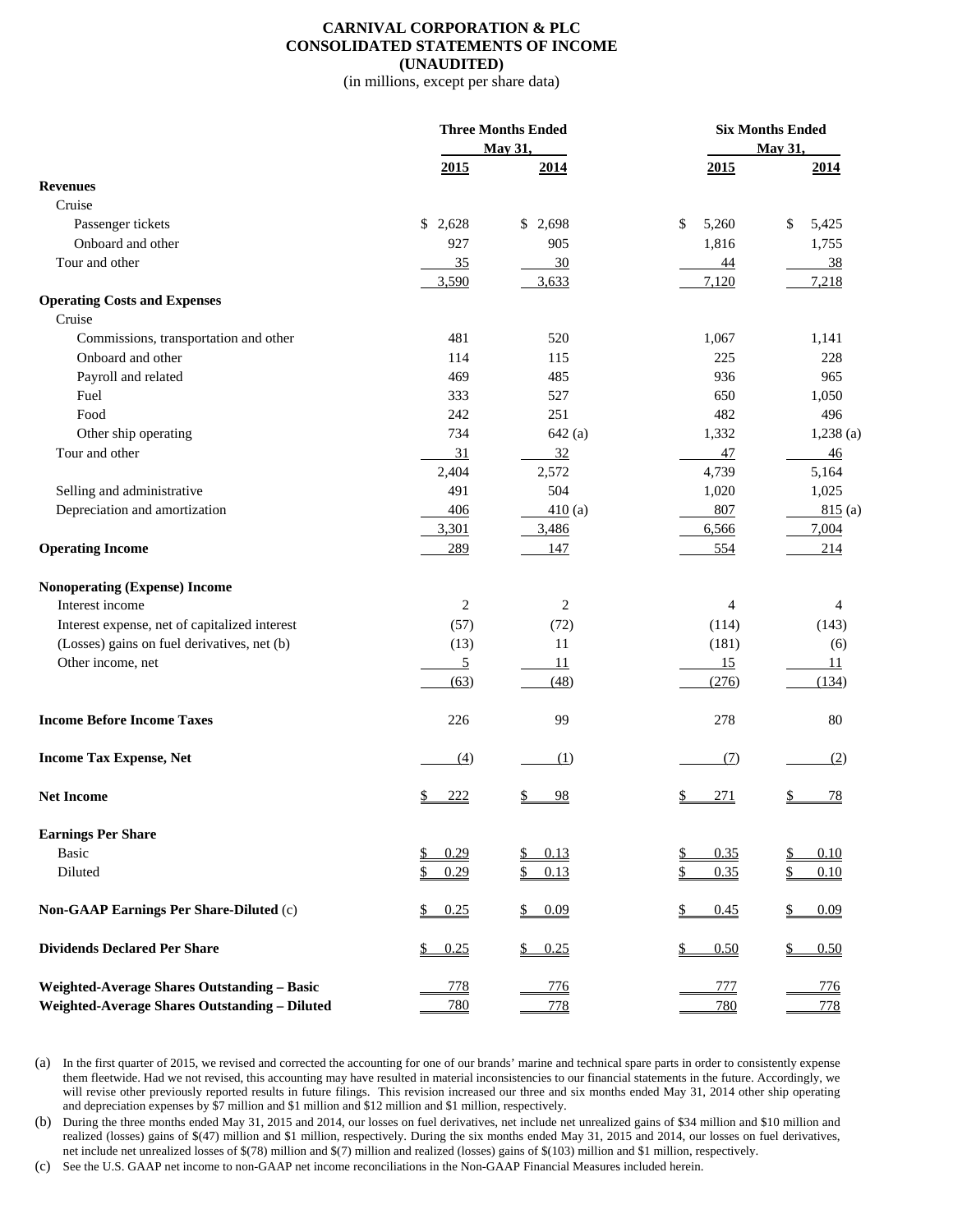# **CARNIVAL CORPORATION & PLC CONSOLIDATED BALANCE SHEETS (UNAUDITED)**

(in millions, except par values)

|                                                                       | May 31,<br>2015 | November 30,<br>2014 |  |  |
|-----------------------------------------------------------------------|-----------------|----------------------|--|--|
| <b>ASSETS</b>                                                         |                 |                      |  |  |
| <b>Current Assets</b>                                                 |                 |                      |  |  |
| Cash and cash equivalents                                             | \$<br>298       | \$<br>331            |  |  |
| Trade and other receivables, net                                      | 380             | 332                  |  |  |
| Insurance recoverables                                                | 176             | 154                  |  |  |
| Inventories                                                           | 327             | 349                  |  |  |
| Prepaid expenses and other                                            | 298             | 322                  |  |  |
| Total current assets                                                  | 1,479           | 1,488                |  |  |
| <b>Property and Equipment, Net</b>                                    | 32,179          | 32,819               |  |  |
| Goodwill                                                              | 3,041           | 3,127                |  |  |
| <b>Other Intangibles</b>                                              | 1,247           | 1,270                |  |  |
| <b>Other Assets</b>                                                   | 665             | 744                  |  |  |
|                                                                       | \$<br>38,611    | 39,448<br>\$         |  |  |
| <b>LIABILITIES AND SHAREHOLDERS' EQUITY</b>                           |                 |                      |  |  |
| <b>Current Liabilities</b>                                            |                 |                      |  |  |
| Short-term borrowings                                                 | \$<br>305       | \$<br>666            |  |  |
| Current portion of long-term debt                                     | 1,316           | 1,059                |  |  |
| Accounts payable                                                      | 637             | 626                  |  |  |
| Claims reserve                                                        | 295             | 262                  |  |  |
| Accrued liabilities and other                                         | 1,223           | 1,276                |  |  |
| Customer deposits                                                     | 3,907           | 3,032                |  |  |
| Total current liabilities                                             | 7,683           | 6,921                |  |  |
| <b>Long-Term Debt</b>                                                 | 6,648           | 7,363                |  |  |
| <b>Other Long-Term Liabilities</b>                                    | 1,028           | 960                  |  |  |
| <b>Shareholders' Equity</b>                                           |                 |                      |  |  |
| Common stock of Carnival Corporation, \$0.01 par value; 1,960 shares  |                 |                      |  |  |
| authorized; 653 shares at 2015 and 652 shares at 2014 issued          | 7               | 7                    |  |  |
| Ordinary shares of Carnival plc, \$1.66 par value; 216 shares at 2015 |                 |                      |  |  |
| and 2014 issued                                                       | 358             | 358                  |  |  |
| Additional paid-in capital                                            | 8,412           | 8,384                |  |  |
| Retained earnings                                                     | 19,041          | 19,158               |  |  |
| Accumulated other comprehensive loss                                  | (1, 479)        | (616)                |  |  |
| Treasury stock, 59 shares at 2015 and 2014 of Carnival Corporation    |                 |                      |  |  |
| and 32 shares at 2015 and 2014 of Carnival plc, at cost               | (3,087)         | (3,087)              |  |  |
| Total shareholders' equity                                            | 23,252          | 24,204               |  |  |
|                                                                       | 38,611<br>\$    | \$<br>39,448         |  |  |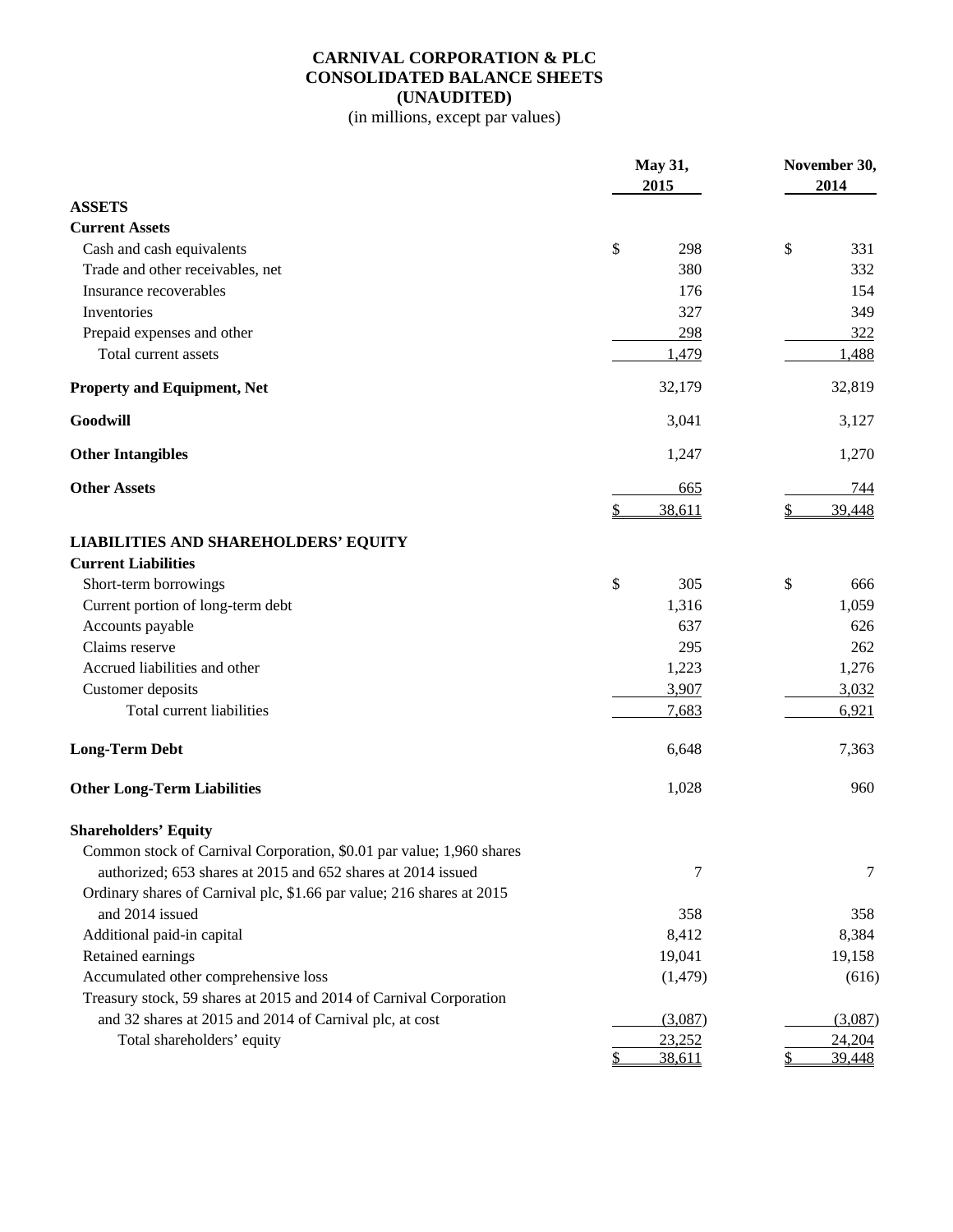## **CARNIVAL CORPORATION & PLC OTHER INFORMATION**

|                                                | <b>Three Months Ended</b><br><b>May 31,</b> |        |    |        |    | <b>Six Months Ended</b><br><b>May 31,</b> |    |        |  |
|------------------------------------------------|---------------------------------------------|--------|----|--------|----|-------------------------------------------|----|--------|--|
|                                                |                                             | 2015   |    | 2014   |    | 2015                                      |    | 2014   |  |
| STATISTICAL INFORMATION                        |                                             |        |    |        |    |                                           |    |        |  |
| $ALBDs$ (in thousands) (a)                     |                                             | 19,307 |    | 18,872 |    | 37,891                                    |    | 37,158 |  |
| Occupancy percentage (b)                       |                                             | 102.8% |    | 102.2% |    | 102.9%                                    |    | 102.6% |  |
| Passengers carried (in thousands)              |                                             | 2,608  |    | 2,551  |    | 5,071                                     |    | 4,960  |  |
| Fuel consumption in metric tons (in thousands) |                                             | 810    |    | 802    |    | 1,593                                     |    | 1,603  |  |
| Fuel consumption in metric tons per ALBD       |                                             | 0.042  |    | 0.043  |    | 0.042                                     |    | 0.043  |  |
| Fuel cost per metric ton consumed              | \$                                          | 411    | \$ | 657    | \$ | 408                                       | \$ | 655    |  |
| Currencies                                     |                                             |        |    |        |    |                                           |    |        |  |
| U.S. dollar to $\bigoplus$                     | \$                                          | 1.10   | \$ | 1.38   | \$ | 1.13                                      | \$ | 1.37   |  |
| U.S. dollar to $£1$                            | \$                                          | 1.52   | \$ | 1.67   | \$ | 1.53                                      | \$ | 1.66   |  |
| U.S. dollar to Australian dollar               | \$                                          | 0.78   | \$ | 0.92   | \$ | 0.79                                      | \$ | 0.91   |  |
| U.S. dollar to Canadian dollar                 | \$                                          | 0.81   | \$ | 0.91   | \$ | 0.81                                      | \$ | 0.91   |  |
| <b>CASH FLOW INFORMATION</b>                   |                                             |        |    |        |    |                                           |    |        |  |
| Cash from operations                           | \$                                          | 1,515  | \$ | 1,196  | \$ | 2,286                                     | \$ | 1,673  |  |
| Capital expenditures                           | \$                                          | 439    | \$ | 976    | \$ | 1,381                                     | \$ | 1,329  |  |
| Dividends paid                                 | \$                                          | 194    | \$ | 194    | \$ | 388                                       | \$ | 388    |  |

(a) ALBD is a standard measure of passenger capacity for the period, which we use to approximate rate and capacity variances, based on consistently applied formulas, that we use to perform analyses to determine the main non-capacity driven factors that cause our cruise revenues and expenses to vary. ALBDs assume that each cabin we offer for sale accommodates two passengers and is computed by multiplying passenger capacity by revenue-producing ship operating days in the period.

(b) In accordance with cruise industry practice, occupancy is calculated using a denominator of ALBDs, which assumes two passengers per cabin even though some cabins can accommodate three or more passengers. Percentages in excess of 100% indicate that on average more than two passengers occupied some cabins.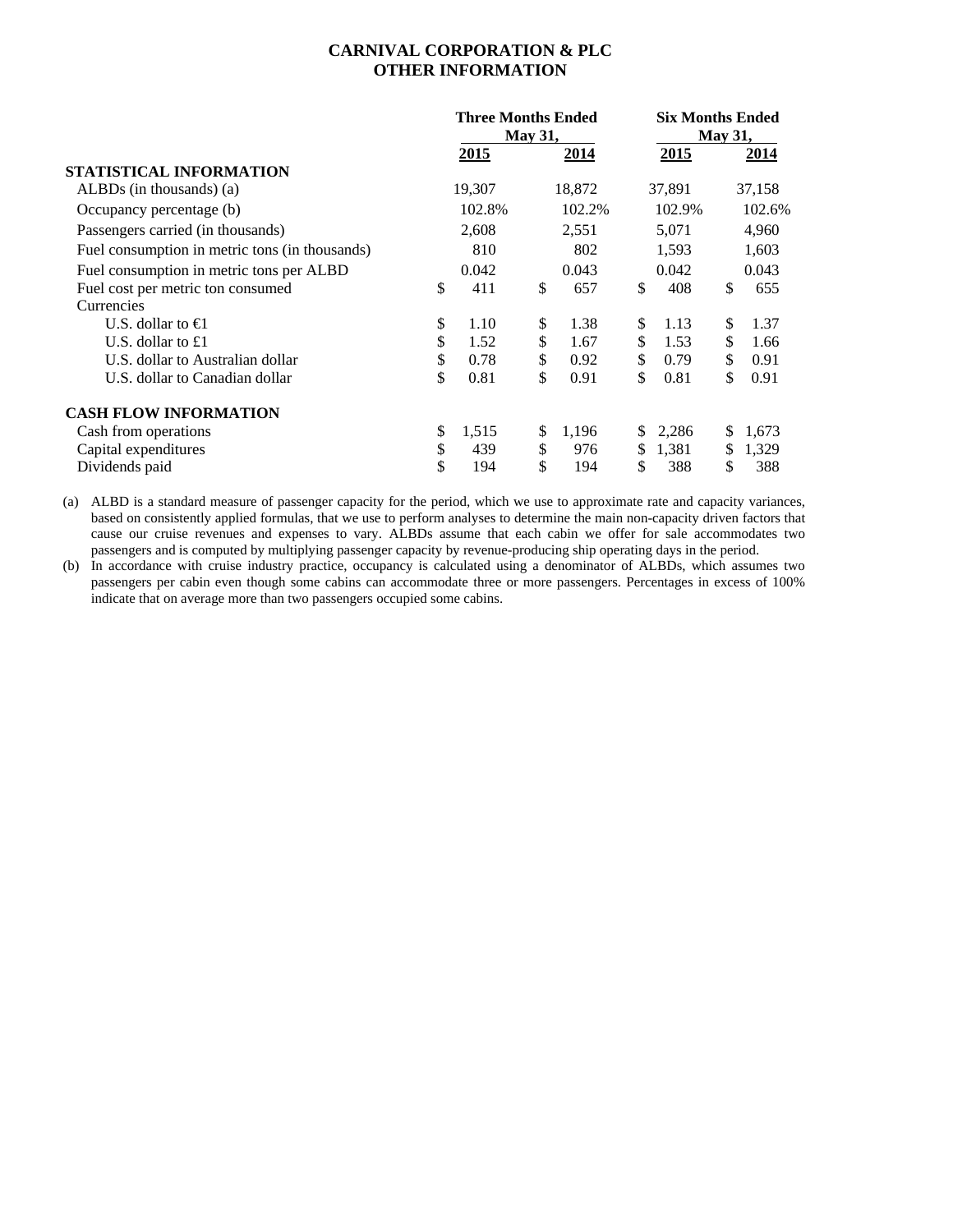## **CARNIVAL CORPORATION & PLC NON-GAAP FINANCIAL MEASURES**

Consolidated gross and net revenue yields were computed by dividing the gross and net cruise revenues by ALBDs as follows (dollars in millions, except yields) (a) (b):

|                                                                                                              | Three Months Ended May 31. |                         |     |                                   | Six Months Ended May 31,    |    |                             |    |                                          |               |                             |
|--------------------------------------------------------------------------------------------------------------|----------------------------|-------------------------|-----|-----------------------------------|-----------------------------|----|-----------------------------|----|------------------------------------------|---------------|-----------------------------|
|                                                                                                              |                            | 2015                    |     | 2015<br>Constant<br><b>Dollar</b> | 2014                        |    | 2015                        |    | 2015<br><b>Constant</b><br><b>Dollar</b> |               | 2014                        |
| Passenger ticket revenues<br>Onboard and other revenues<br><b>Gross cruise revenues</b><br>Less cruise costs | \$                         | 2.628<br>927<br>3,555   | \$  | 2.835<br>976<br>3,811             | \$<br>2.698<br>905<br>3,603 | \$ | 5.260<br>1.816<br>7,076     | \$ | 5.609<br>1.897<br>7,506                  | \$            | 5,425<br>1.755<br>7,180     |
| Commissions, transportation and other<br>Onboard and other                                                   |                            | (481)<br>(114)<br>(595) |     | (530)<br>(121)<br>(651)           | (520)<br>(115)<br>(635)     |    | (1,067)<br>(225)<br>(1,292) |    | (1,162)<br>(236)<br>(1,398)              |               | (1,141)<br>(228)<br>(1,369) |
| Net passenger ticket revenues<br>Net onboard and other revenues<br>Net cruise revenues                       |                            | 2,147<br>813<br>2,960   |     | 2,305<br>855<br>3,160             | 2,178<br>790<br>2,968       |    | 4,193<br>1,591<br>5,784     |    | 4,447<br>1,661<br>6,108                  |               | 4,284<br>1,527<br>5,811     |
| <b>ALBDs</b>                                                                                                 |                            | 19,306,832              |     | 19,306,832                        | 18,872,035                  |    | 37,890,712                  |    | 37,890,712                               |               | 37,158,340                  |
| Gross revenue vields<br>% (decrease) increase vs. 2014                                                       | \$                         | 184.15<br>$(3.5)\%$     | \$  | 197.38<br>3.4%                    | \$<br>190.92                | \$ | 186.76<br>(3.3)%            | \$ | 198.11<br>2.5%                           | \$            | 193.23                      |
| Net revenue yields<br>% (decrease) increase vs. 2014                                                         | \$                         | 153.29<br>$(2.5)\%$     | \$. | 163.66<br>4.1%                    | \$<br>157.27                | \$ | 152.65<br>(2.4)%            | \$ | 161.20<br>3.1%                           | \$            | 156.39                      |
| Net passenger ticket revenue yields<br>% (decrease) increase vs. 2014                                        | \$                         | 111.20<br>$(3.6)\%$     | \$  | 119.41<br>3.5%                    | \$<br>115.40                | \$ | 110.66<br>$(4.0)\%$         | \$ | 117.36<br>1.8%                           | $\mathcal{S}$ | 115.29                      |
| Net onboard and other revenue vields<br>% increase vs. 2014                                                  | $\mathcal{S}$              | 42.09<br>0.5%           | \$  | 44.25<br>5.7%                     | \$<br>41.87                 | \$ | 41.99<br>2.2%               | \$ | 43.83<br>6.7%                            | $\mathcal{S}$ | 41.10                       |

Consolidated gross and net cruise costs and net cruise costs excluding fuel per ALBD were computed by dividing the gross and net cruise costs and net cruise costs excluding fuel by ALBDs as follows (dollars in millions, except costs per ALBD) (a) (b):

|                                                                                                                                          | Three Months Ended May 31, |                                         |     |                                          |    | Six Months Ended May 31, |    |                            |     |                                   |    |                         |
|------------------------------------------------------------------------------------------------------------------------------------------|----------------------------|-----------------------------------------|-----|------------------------------------------|----|--------------------------|----|----------------------------|-----|-----------------------------------|----|-------------------------|
|                                                                                                                                          |                            | 2015                                    |     | 2015<br><b>Constant</b><br><b>Dollar</b> |    | 2014                     |    | 2015                       |     | 2015<br><b>Constant</b><br>Dollar |    | 2014                    |
| Cruise operating expenses<br>Cruise selling and administrative expenses<br><b>Gross cruise costs</b><br>Less cruise costs included above | \$                         | 2,373<br>489<br>2,862                   | \$  | 2,523<br>524<br>3,047                    | \$ | 2,540<br>502<br>3,042    | \$ | 4.692<br>1,016<br>5,708    | \$  | 4,951<br>1,074<br>6,025           | \$ | 5,118<br>1,021<br>6,139 |
| Commissions, transportation and other<br>Onboard and other<br>Gains on ship sales and ship                                               |                            | (481)<br>(114)                          |     | (530)<br>(121)                           |    | (520)<br>(115)           |    | (1,067)<br>(225)           |     | (1,162)<br>(236)                  |    | (1,141)<br>(228)        |
| impairment, net<br>Restructuring expenses<br>Net cruise costs<br>Less fuel                                                               |                            | $\overline{2}$<br>(7)<br>2,262<br>(333) |     | $\overline{c}$<br>(8)<br>2,390<br>(333)  |    | 15<br>2,422<br>(527)     |    | 4<br>(7)<br>4,413<br>(650) |     | 4<br>(9)<br>4,622<br>(650)        |    | 15<br>4,785<br>(1,050)  |
| Net cruise costs excluding fuel                                                                                                          |                            | .929                                    |     | 2,057                                    |    | ,895                     |    | 3,763                      |     | 3,972                             |    | 3,735                   |
| <b>ALBDs</b>                                                                                                                             |                            | 19.306.832                              |     | 19,306,832                               |    | 18,872,035               |    | 37,890,712                 |     | 37,890,712                        |    | 37,158,340              |
| Gross cruise costs per ALBD<br>% decrease vs. 2014                                                                                       | \$                         | 148.22<br>$(8.0)\%$                     | \$  | 157.78<br>(2.1)%                         | \$ | 161.18                   | \$ | 150.64<br>(8.8)%           | \$  | 159.01<br>(3.7)%                  | \$ | 165.20                  |
| Net cruise costs per ALBD<br>% decrease vs. 2014                                                                                         | \$                         | 117.11<br>(8.7)%                        | \$. | 123.73<br>$(3.6)\%$                      | \$ | 128.33                   | \$ | 116.45<br>$(9.6)\%$        | \$  | 121.98<br>(5.3)%                  | \$ | 128.77                  |
| Net cruise costs excluding fuel per ALBD<br>% (decrease) increase vs. 2014                                                               | \$                         | 99.88<br>$(0.5)$ %                      | \$  | 106.50<br>6.1%                           | \$ | 100.38                   | \$ | 99.28<br>(1.2)%            | \$. | 104.81<br>4.3%                    | \$ | 100.50                  |

 *(See next page for Notes to Non-GAAP Financial Measures.)*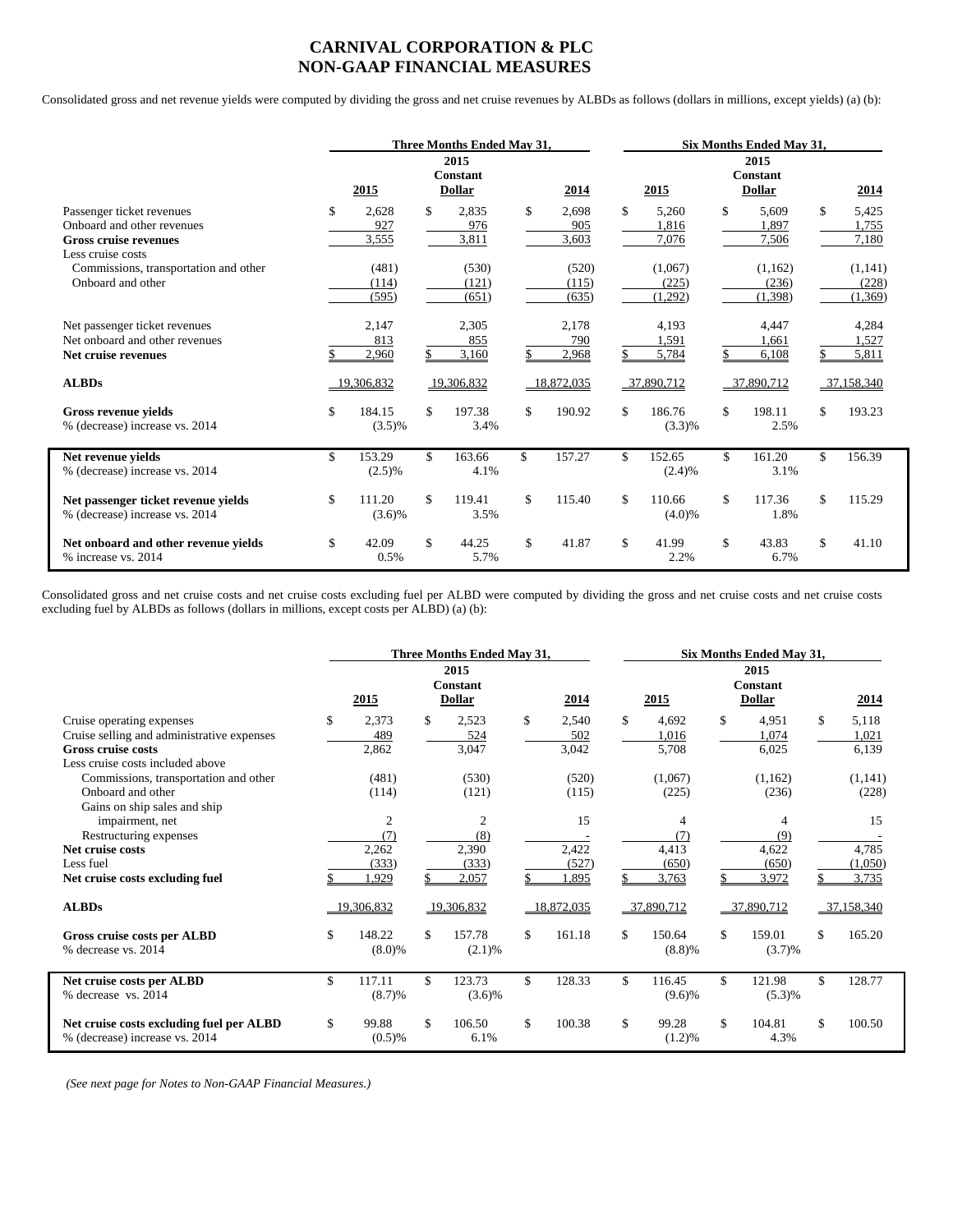## **CARNIVAL CORPORATION & PLC NON-GAAP FINANCIAL MEASURES (CONTINUED)**

Non-GAAP fully diluted earnings per share was computed as follows (in millions, except per share data) (b):

|                                                        | <b>Three Months Ended</b><br><b>May 31,</b> |            |             | <b>Six Months Ended</b><br><b>May 31,</b> |  |  |  |
|--------------------------------------------------------|---------------------------------------------|------------|-------------|-------------------------------------------|--|--|--|
|                                                        | 2015                                        | 2014       | 2015        | 2014                                      |  |  |  |
| Net income – diluted                                   |                                             |            |             |                                           |  |  |  |
| <b>U.S. GAAP net income</b>                            | \$<br>222                                   | \$<br>98   | \$<br>271   | 78                                        |  |  |  |
| (Gains) on ship sales and ship impairment, net (c)     | (2)                                         | (15)       | (4)         | (15)                                      |  |  |  |
| Restructuring expenses (c)                             |                                             |            |             |                                           |  |  |  |
| Unrealized (gains) losses on fuel derivatives, net (d) | (34)                                        | (10)       | 78          |                                           |  |  |  |
| <b>Non-GAAP</b> net income                             | 193                                         | 73         | 352         | 70                                        |  |  |  |
| Weighted-average shares outstanding – diluted          | 780                                         | 778        | 780         | 778                                       |  |  |  |
| Earnings per share – diluted                           |                                             |            |             |                                           |  |  |  |
| U.S. GAAP earnings per share                           | \$<br>0.29                                  | \$<br>0.13 | \$.<br>0.35 | S.<br>0.10                                |  |  |  |
| (Gains) on ship sales and ship impairment, net (c)     |                                             | (0.02)     | (0.01)      | (0.02)                                    |  |  |  |
| Restructuring expenses (c)                             | 0.01                                        |            | 0.01        |                                           |  |  |  |
| Unrealized (gains) losses on fuel derivatives, net (d) | (0.05)                                      | (0.02)     | 0.10        | 0.01                                      |  |  |  |
| Non-GAAP earnings per share                            | 0.25                                        | 0.09       | 0.45        | 0.09                                      |  |  |  |

#### *Notes to Non-GAAP Financial Measures*

(a) We use net cruise revenues per ALBD ("net revenue yields"), net cruise costs per ALBD and net cruise costs excluding fuel per ALBD as significant non-GAAP financial measures of our cruise segments' financial performance. These measures enable us to separate the impact of predictable capacity changes from the more unpredictable rate changes that affect our business; gains and losses on ship sales and ship impairments, net; and restructuring expenses that are not part of our core operating business. We believe these non-GAAP measures provide useful information to investors and expanded insight to measure our revenue and cost performance as a supplement to our U.S. GAAP consolidated financial statements.

Net revenue yields are commonly used in the cruise industry to measure a company's cruise segment revenue performance and for revenue management purposes. We use "net cruise revenues" rather than "gross cruise revenues" to calculate net revenue yields. We believe that net cruise revenues is a more meaningful measure in determining revenue yield than gross cruise revenues because it reflects the cruise revenues earned net of our most significant variable costs, which are travel agent commissions, cost of air and other transportation, certain other costs that are directly associated with onboard and other revenues and credit and debit card fees. Substantially all of our remaining cruise costs are largely fixed, except for the impact of changing prices and food expenses, once our ship capacity levels have been determined.

Net passenger ticket revenues reflect gross passenger ticket revenues, net of commissions, transportation and other costs. Net onboard and other revenues reflect gross onboard and other revenues, net of onboard and other cruise costs. Net passenger ticket revenue yields and net onboard and other revenue yields are computed by dividing net passenger ticket revenues and net onboard and other revenues by ALBDs.

Net cruise costs per ALBD and net cruise costs excluding fuel per ALBD are the most significant measures we use to monitor our ability to control our cruise segments' costs rather than gross cruise costs per ALBD. We exclude the same variable costs that are included in the calculation of net cruise revenues to calculate net cruise costs with and without fuel to avoid duplicating these variable costs in our non-GAAP financial measures. In addition, we exclude gains and losses on ship sales and ship impairments, net and restructuring expenses from our calculation of net cruise costs with and without fuel as they are not considered part of our core operating business.

As a result of our revision of 2014 cruise ship operating expenses, our previously reported results changed as follows (in millions, except per ALBD data):

|                                          | <b>Three Months Ended</b><br>May 31, 2014 |                      | <b>Six Months Ended</b><br>May 31, 2014 |                      |  |  |
|------------------------------------------|-------------------------------------------|----------------------|-----------------------------------------|----------------------|--|--|
|                                          | <b>As Previously</b><br><b>Reported</b>   | As<br><b>Revised</b> | <b>As Previously</b><br><b>Reported</b> | As<br><b>Revised</b> |  |  |
| Gross cruise costs per ALBD              | \$160.80                                  | \$161.18             | \$164.89                                | \$165.20             |  |  |
| Net cruise costs per ALBD                | \$127.95                                  | \$128.33             | \$128.45                                | \$128.77             |  |  |
| Net cruise costs excluding fuel per ALBD | \$100.00                                  | \$100.38             | \$100.18                                | \$100.50             |  |  |
| U.S. GAAP net income                     | \$106                                     | \$98                 | \$91                                    | \$78                 |  |  |
| Non-GAAP net income                      | \$80                                      | \$73                 | \$83                                    | \$70                 |  |  |